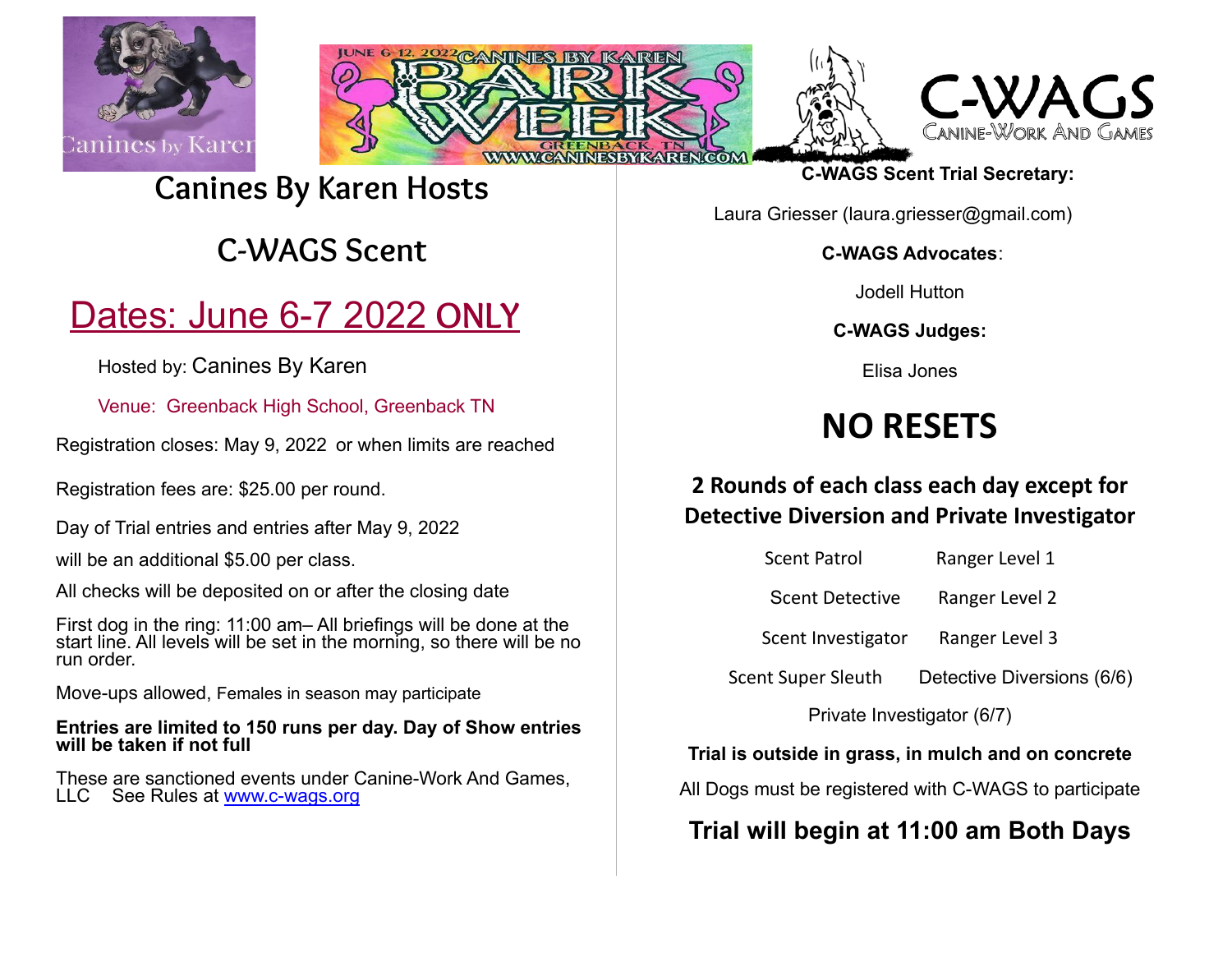**Competitors, through submission of entry, acknowledge that they are knowledgeable of C-WAGS Scent Detective rules and regulations including but not limited to the following rules regarding entry.**

- All exhibitors are expected to treat the judges, trial hosts, your canine partner and all other exhibitors with respect.
- All judges and trial hosts are expected to show respect to all exhibitors.
- This trial is open to all dogs registered with C-WAGS.
- Entries are limited. There will be a waiting list established. At the time of entry all C-WAGS registered dogs will be placed ahead of unregistered dogs and FEO dogs on the waiting list. You will be contacted if you have secured a spot. A refund will be issued after the close date but before the trial date if you do not secure a spot.
- Trial Hosts may elect to accept For Exhibition Only entries of non-registered dogs. You will be marked as FEO until you provide a C-WAGS registration number.
- Dogs must be shown by the registered handler.
- **Collars: The dog must wear a flat type collar (buckle, snap or proper fit martingale) and/or body harness so that the leash is on the back in the ring.** Electronic training collars, pinch collars and flexi leashes are not allowed on the show grounds.
- Owners with disabilities are encouraged to compete. Any necessary modifications to the exercises must be provided by the handler to the judge and approved by the judge.
- There shall be no refund for entries in the event a dog and/or handler are dismissed from competition, regardless of reason for such dismissal. There will be no refunds if the trial has to be canceled for any reason.
- **Females in heat may participate.** Females in season will run at the end of the day and be required to wear panties. Handlers should contact the trial secretary at least 3 days prior to the start of Bark Week if they anticipate that their dog may be in season. No refunds will be given for females in season.
- Videos are allowed for personal use only. Videos may not be made public until the completion of Bark Week
- Returned checks do not constitute a valid entry. There will be a \$30.00 service charge for returned checks
- Payment of entry fees and service charges shall be made by money order within 7 days of notice to the exhibitor of the returned check. Any fees not received within 7 day of notice result in cancellation of event results for all classes for the registration numbers(s) of delinquent entry/entries. No reinstatement of results is possible.
- All competitors through entry at this event waive any and all rights relative to video broadcast of this event. Competitors shall have the right to videotape portions of this event for their personal use only..
- Dogs must be on leash while on show grounds unless being shown

## **This is the premium for June 6-7 Only! If you would like to enter for June 9-12 please use the other premium.**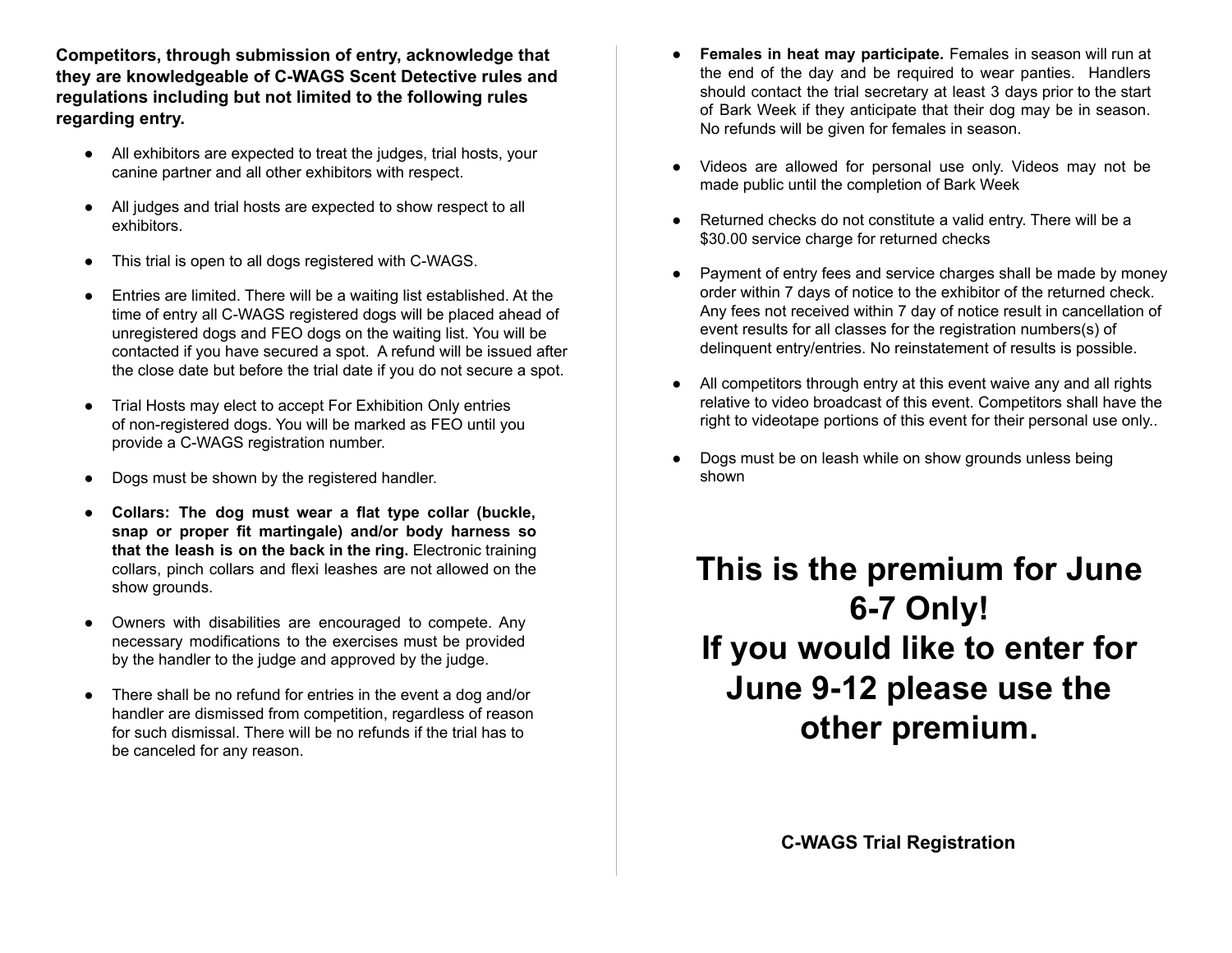**Hosted by: Canines By Karen at Bark Week 2022 June 6-7 2022 Location: Greenback High School 6945 Morganton Rd**

**Greenback, TN 37742**

### **Trial on June 6-7 only will begin at 11am**

Day of Trial entries (only if limit is not reached) and after May 9, 2022 will be an additional \$5.00 per round

Complete one form per dog **Please Print Clearly**

| C-WAGS Registration #: |        |           |  |
|------------------------|--------|-----------|--|
| Dog's Call Name:       |        |           |  |
| Dog's Registered Name: |        |           |  |
| Dog's Breed            |        |           |  |
| Owner(s):              |        |           |  |
| Address:               |        |           |  |
| City:                  | State: | Zip Code: |  |
| Phone:                 |        |           |  |
| Email:                 |        |           |  |

**Please check the classes, rounds, and days you would like to enter. NO RESETS**

| <b>Class</b>                          | 6/6/2022 |              | 6/7/2022 |              |
|---------------------------------------|----------|--------------|----------|--------------|
| <b>Round</b>                          |          | $\mathbf{2}$ | 1        | $\mathbf{2}$ |
| <b>Scent Patrol</b>                   |          |              |          |              |
| <b>Scent</b><br><b>Detective</b>      |          |              |          |              |
| <b>Scent</b><br>Investigator          |          |              |          |              |
| <b>Scent Super</b><br><b>Sleuth</b>   |          |              |          |              |
| <b>Detective</b><br><b>Diversions</b> |          |              |          |              |
| <b>Private</b><br>Investigator        |          |              |          |              |
| Ranger<br>Level 1                     |          |              |          |              |
| Ranger<br>Level <sub>2</sub>          |          |              |          |              |
| Ranger<br>Level 3                     |          |              |          |              |

**Total # of rounds entered: \_\_\_\_\_ x \$25.00 = \_\_\_\_\_\_\_\_\_\_**

*Make checks payable to: Canines By Karen*

*Mail registration to: C-WAGS Scent Trial Secretary 6474 Morganton Rd Greenback, TN 37742*

## *ALL NEW TITLES WILL COUNT TOWARD TOP 10*